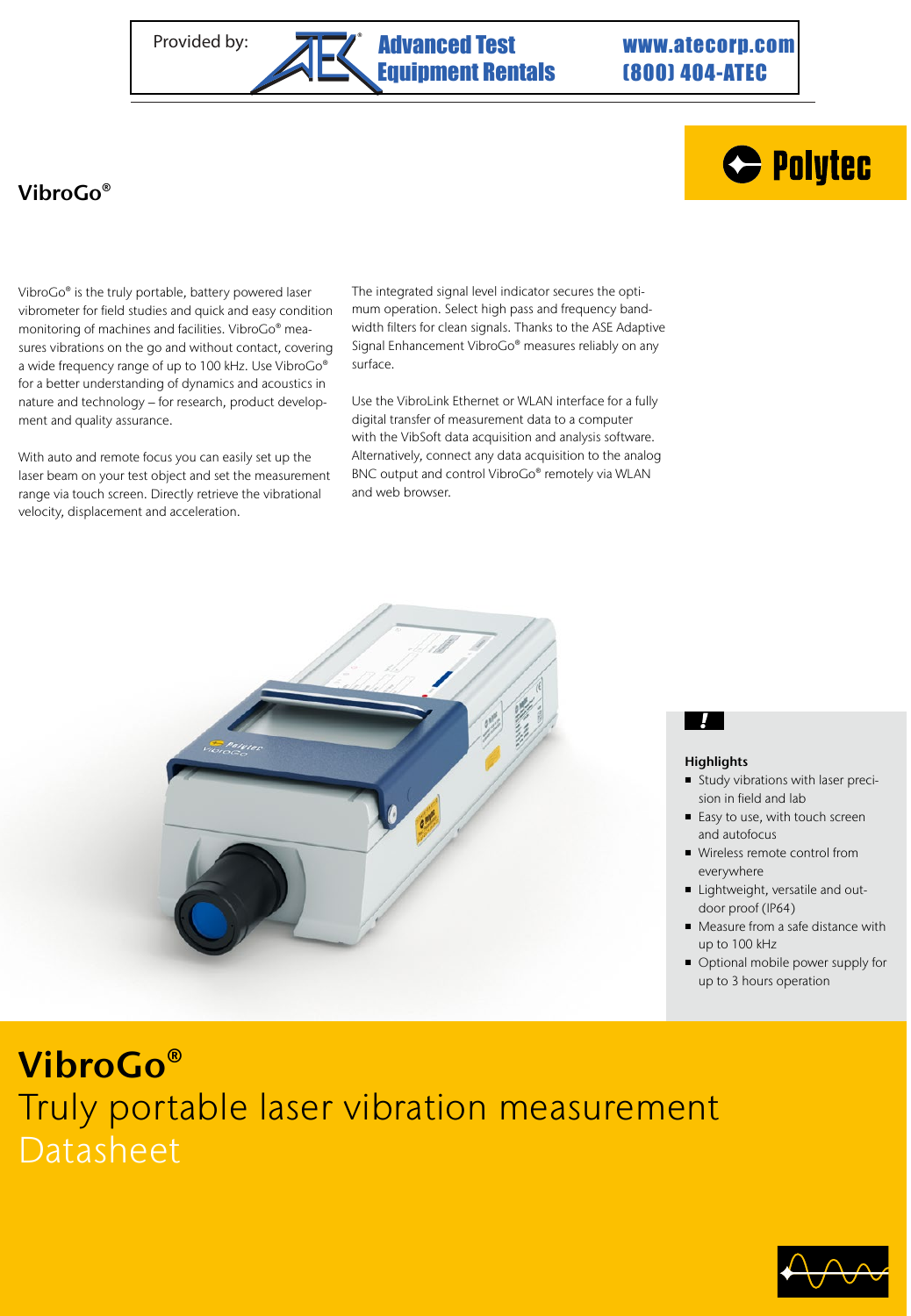# Technical data

### Metrological specifications

| men ological specifications |                  |                    |                        |                            |                            |                                   |
|-----------------------------|------------------|--------------------|------------------------|----------------------------|----------------------------|-----------------------------------|
| Model                       | VibroGo® VGO-200 |                    |                        |                            |                            |                                   |
| Package                     | Max. frequency   | Velocity<br>output | Velocity<br>full scale | Displacement<br>output $1$ | Acceleration<br>output $1$ | Upgradeable<br>later <sup>2</sup> |
| Lab                         | $25$ kHz         | 7 ranges           | $±1$ m/s               | 16 ranges                  | 12 ranges                  | yes                               |
| Explorer                    | $25$ kHz         | 8 ranges           | $\pm 2$ m/s            | 16 ranges                  | 12 ranges                  | yes                               |
| Sonic                       | $100$ kHz        | 8 ranges           | $\pm 2$ m/s            | 16 ranges                  | 14 ranges                  | yes                               |
|                             |                  |                    |                        |                            |                            |                                   |

<sup>1</sup> optional

 $\mathbf{f}$ 

<sup>2</sup> all features (e. g. Explorer or Sonic package, additional displacement or acceleration output, wireless connectivity) can be upgraded later at any time

| Measurement<br>ranges velocity                                            | mm/s/V                                | 2.5  | 5    | 12.5 | 25   | 50   | 125 | 250   | 500   |
|---------------------------------------------------------------------------|---------------------------------------|------|------|------|------|------|-----|-------|-------|
| Full scale output<br>(peak)                                               | mm/s                                  | 10   | 20   | 50   | 100  | 200  | 500 | 1.000 | 2,000 |
| Typical resolution <sup>1</sup> depending on adjusted frequency bandwidth |                                       |      |      |      |      |      |     |       |       |
| $10$ kHz                                                                  | $um s^{-1}/\sqrt{Hz}$                 | 0.01 | 0.01 | 0.02 | 0.02 | 0.04 | 0.1 | 0.2   | 0.4   |
| $25$ kHz                                                                  | $um s^{-1}/\sqrt{Hz}$                 | 0.02 | 0.02 | 0.02 | 0.02 | 0.04 | 0.1 | 0.2   | 0.4   |
| 100 kHz                                                                   | $\mu$ m s <sup>-1</sup> / $\sqrt{Hz}$ | 0.03 | 0.03 | 0.03 | 0.03 | 0.04 | 0.1 | 0.2   | 0.4   |

' The noise-limited resolution is defined as the signal amplitude (rms) at which the signal-to-noise ratio is 0 dB with 1 Hz spectral resolution. measured on 3M<br>Scotchlite™ Tape (reflective film). The typical value refers

| Measurement ranges<br>displacement | Full scale output<br>(peak) | Measurement ranges<br>acceleration | Full scale output<br>(peak) |
|------------------------------------|-----------------------------|------------------------------------|-----------------------------|
| mm/V                               | mm                          | $m/s^2/V$                          | m/s <sup>2</sup>            |
| 0.000125                           | 0.0005                      | 1.25                               | 5                           |
| 0.00025                            | 0.001                       | 2.5                                | 10                          |
| 0.0005                             | 0.002                       | 5                                  | 20                          |
| 0.00125                            | 0.005                       | 12.5                               | 50                          |
| 0.0025                             | 0.01                        | 25                                 | 100                         |
| 0.005                              | 0.02                        | 50                                 | 200                         |
| 0.0125                             | 0.05                        | 125                                | 500                         |
| 0.025                              | 0.1                         | 250                                | 1,000                       |
| 0.1                                | 0.2                         | 500                                | 2,000                       |
| 0.125                              | 0.5                         | 1,250                              | 5,000                       |
| 0.25                               | $\mathbf{1}$                | 2,500                              | 10,000                      |
| 0.5                                | $\overline{2}$              | 5,000                              | 20,000                      |
| 1.25                               | 5                           | 12,500                             | 50,000 <sup>1</sup>         |
| 2.5                                | 10                          | 25,000                             | 100,000 <sup>1</sup>        |
| 5                                  | 20                          | $\overline{\phantom{a}}$           |                             |
| 12.5                               | 50                          | $\overline{\phantom{a}}$           | $\overline{\phantom{a}}$    |

<sup>1</sup> The measurement ranges with a maximum acceleration of ±50 km/s<sup>2</sup> and ±100 km/s<sup>2</sup> are only available in the Sonic Package.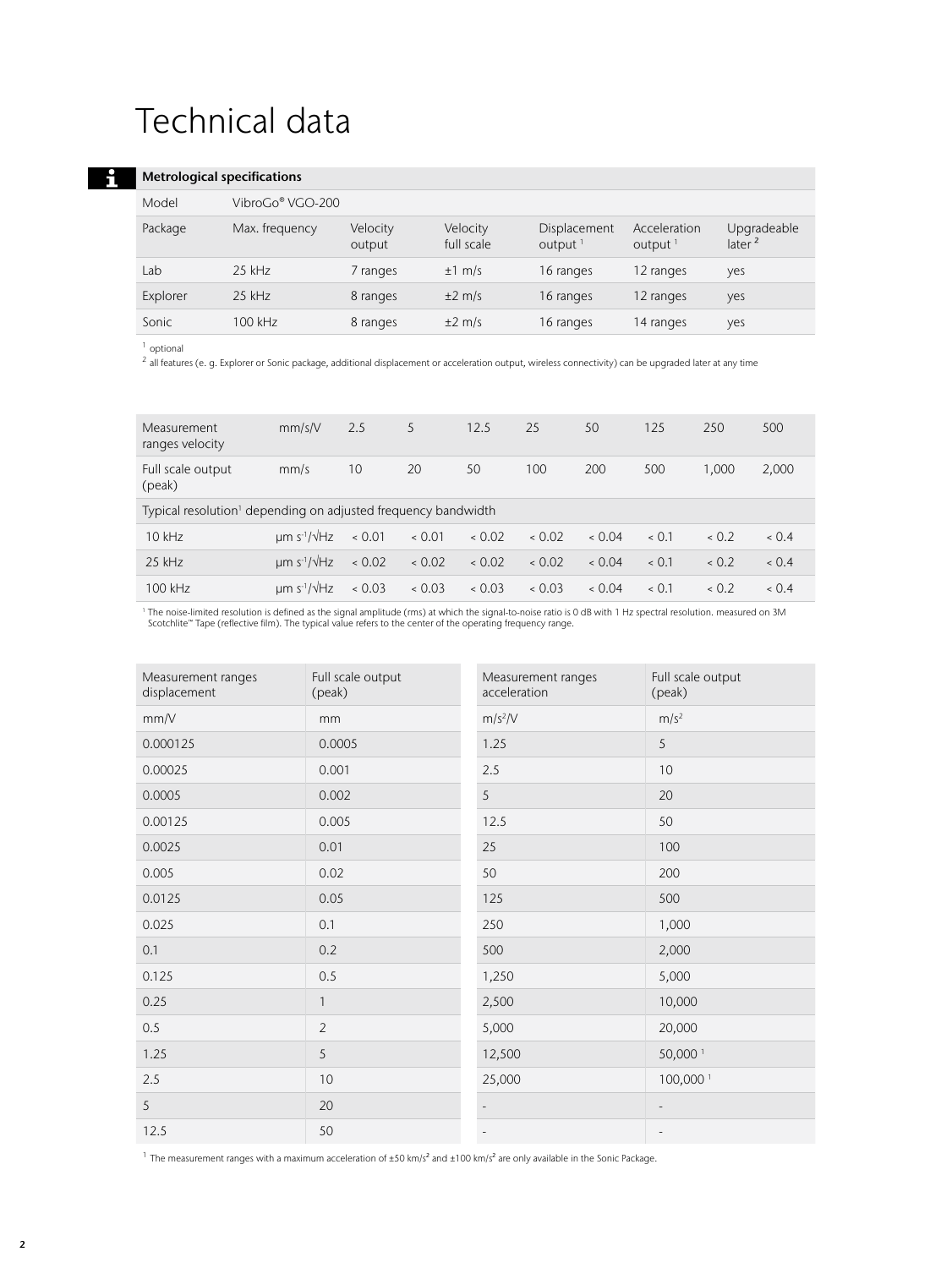| Decoder type           | Digital velocity decoder, 78 measurement ranges <sup>1</sup><br>Digital displacement decoder (optional), 16 ranges<br>Digital acceleration Decoder (optional), 1214 measurement ranges <sup>1</sup>                                                                                                                                                    |
|------------------------|--------------------------------------------------------------------------------------------------------------------------------------------------------------------------------------------------------------------------------------------------------------------------------------------------------------------------------------------------------|
| Analog signal outputs  | ±4 V, BNC connector<br>output for vibration signal velocity,<br>can be switched to displacement or acceleration (optional),<br>SYNC output to synchronize with an external device                                                                                                                                                                      |
| Digital signal outputs | VibroLink digital interface for measurement data (velocity) and signal level<br>and remote control, requires VibSoft 5.5 or newer software and a A-CBL-000x<br>Ethernet cable or VGO-WIC wireless connectivity with a WLAN-stick;<br>Vibrolink interface also allows remote control via Ethernet or WLAN (optional)<br>from any device via web browser |
| Frequency bandwidth    | DC to 100 kHz <sup>1</sup>                                                                                                                                                                                                                                                                                                                             |
| Max. velocity          | $±2$ m/s <sup>1</sup>                                                                                                                                                                                                                                                                                                                                  |
| <b>Filters</b>         | Adjustable frequency bandwidth: 1 kHz, 5 kHz, 10 kHz, 25 kHz, 50 kHz <sup>2</sup> , 100 kHz <sup>2</sup><br>Digital high pass filters 13 Hz / 104 Hz (-3 dB)<br>ASE Adaptive Signal Enhancement for signal optimization on uncooperative surfaces                                                                                                      |
| Signal level           | Bargraph on touch screen                                                                                                                                                                                                                                                                                                                               |
| Analog input signals   | Trigger input for starting the autofocus or switching the laser beam on/off                                                                                                                                                                                                                                                                            |
| Wireless connectivity  | Option VGO-WIC allows establishing a wireless connection to VibroGo® for data<br>transfer to a system with VibSoft 5.5 or newer and for remote control and configu-<br>ration of the sensor via web browser from any WLAN-enabled device                                                                                                               |
| Connectors             | Industrial grade, waterproof M12 Ethernet connector for VibroLink digital<br>interface (CON 3)<br>BNC output for analog signal (CON 2)<br>USB port for optional WLAN-Stick<br>Trigger Input and SYNC output (CON 4)<br>Connector for power supply 12 V (CON 1)                                                                                         |

1 Depending on model 2 Frequency bandwidths of 50 kHz and 100 kHz only available in Sonic Package

## $\mathbf{H}$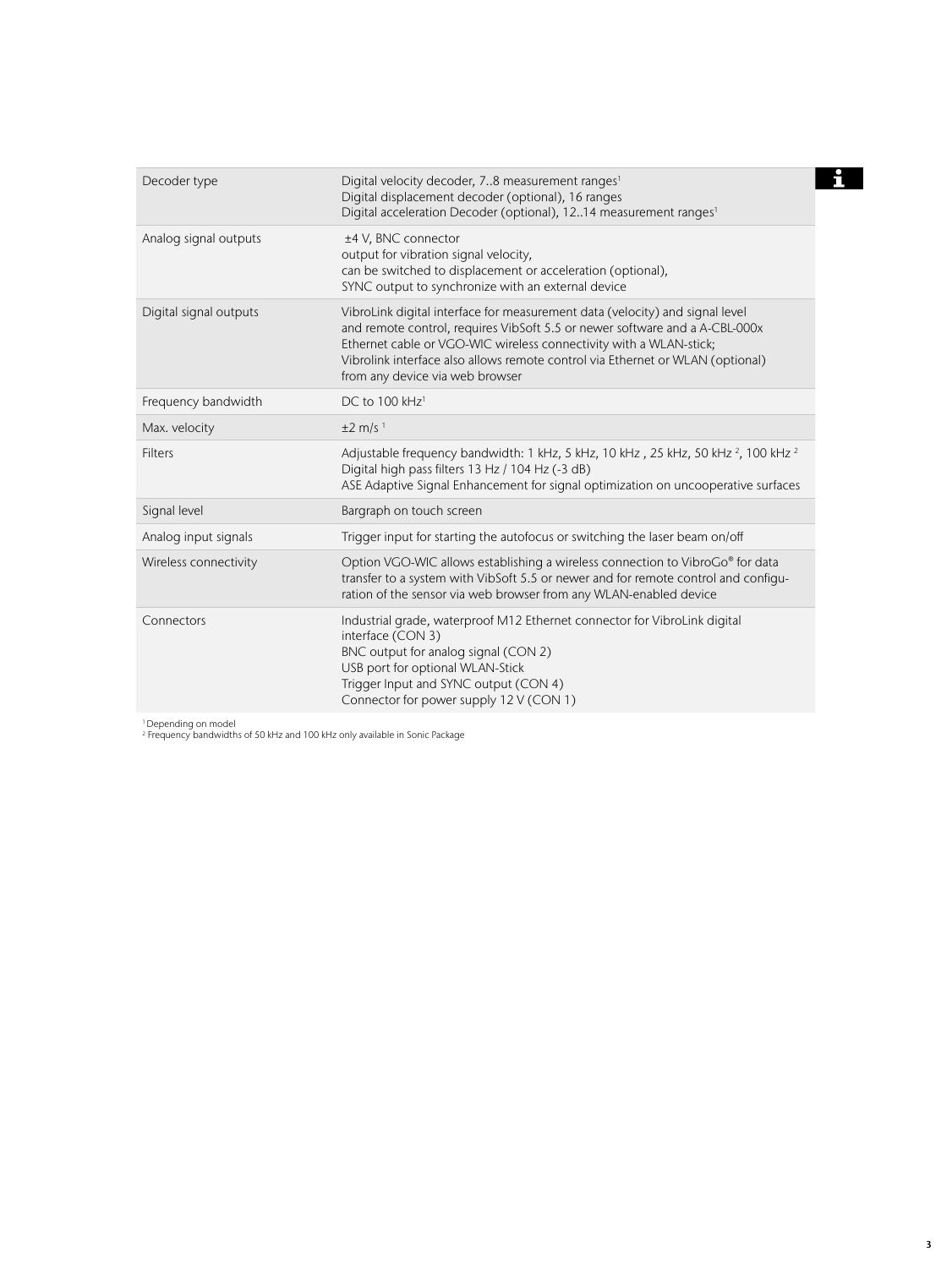### **Optical specifications**

| Laser type                   | Helium Neon (HeNe)                                                                                         |
|------------------------------|------------------------------------------------------------------------------------------------------------|
| Laser class                  | Class 2, < 1mW output power                                                                                |
| Laser wavelength             | 633 nm, visible red laser beam                                                                             |
| Focus                        | Autofocus, remote focus, manual focus – controlled via touch screen or remotely<br>via VibroLink interface |
| Minimum stand-off distance 1 | 355 mm                                                                                                     |
| Maximum stand-off distance 1 | ca. 30 m, depending on surface properties of measurement object                                            |
| Exit beam diameter $(1/e^2)$ | typ. 12.2 mm                                                                                               |
| Visibility maxima 1, 2       | $x = 463$ mm + n · 138 mm, n = 0, 1, 2, 3,                                                                 |

<sup>1</sup> For definition of stand-off distance see drawing on last page, dimension "x".<br><sup>2</sup> The optimal stand-off distances where the signal level is at its maximum are called visibility maxima. The visibility maxima recur every

| Working distance and laser spot size |                     |                      |  |  |
|--------------------------------------|---------------------|----------------------|--|--|
| Stand-off distance                   | Laser spot diameter | Laser depth-of-field |  |  |
| $\lceil mm \rceil$                   | [µm]                | [mm]                 |  |  |
| 355                                  | 23                  | ±0.6                 |  |  |
| 463                                  | 30                  | ±1.1                 |  |  |
| 1,015                                | 69                  | ±5.9                 |  |  |
| 1,992                                | 138                 | ±24                  |  |  |
| 5,028                                | 349                 | ±152                 |  |  |
| 9,996                                | 699                 | ±606                 |  |  |
| 20,070                               | 1,415               | ±2,485               |  |  |
| 30,006                               | 2,139               | ±5,676               |  |  |
|                                      |                     |                      |  |  |

|  | <b>General specifications</b> |
|--|-------------------------------|
|--|-------------------------------|

| Interface/display                  | 5" color touch screen with interactive menu guidance for setup and configuration.<br>Also allows remote control wireless (via WLAN) or via Ethernet       |
|------------------------------------|-----------------------------------------------------------------------------------------------------------------------------------------------------------|
| Weight                             | ca. 3.1 kg                                                                                                                                                |
| Protection class                   | IP64                                                                                                                                                      |
| Dimensions $[W \times H \times L]$ | see drawing on last page                                                                                                                                  |
| Operating temperature              | +5 °C  +40 °C (41 °F  104 °F)                                                                                                                             |
| Storage temperature                | $-10$ °C $\ldots$ +65 °C (14 °F $\ldots$ 149 °F)                                                                                                          |
| Relative humidity                  | max. 80%, non-condensing                                                                                                                                  |
| Power supply                       | 11 V  14.5 V DC, max. 25 W<br>12 V plug-in power supply included (100 V240 VAC ±10%, 50/60 Hz,<br>max. 50 VA), mobile power supply available as an option |

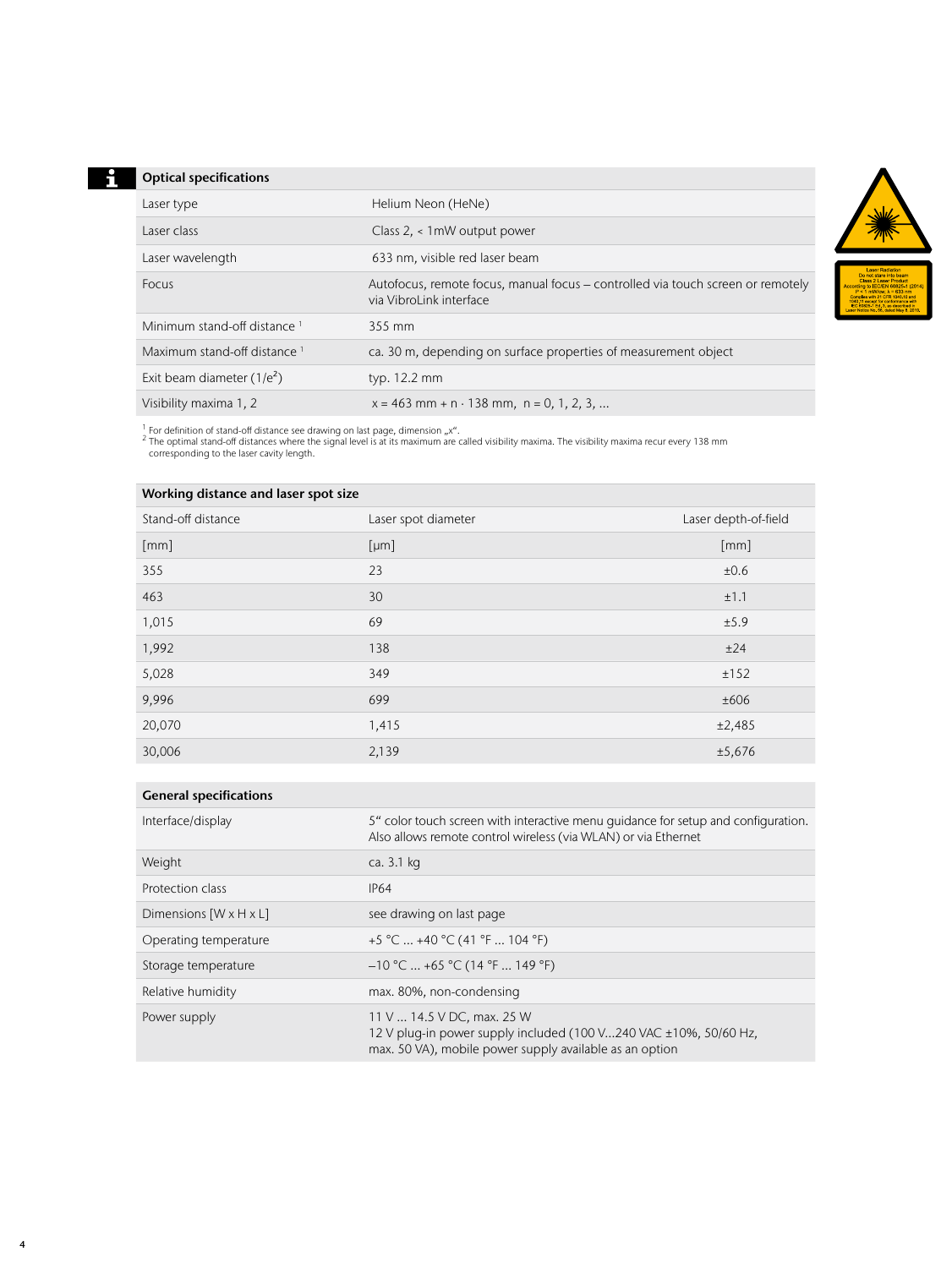## Options and accessories

| Power supply                       |                                                                                                                                                                                                                                                                                                                                                              |  |
|------------------------------------|--------------------------------------------------------------------------------------------------------------------------------------------------------------------------------------------------------------------------------------------------------------------------------------------------------------------------------------------------------------|--|
| A-PPS-01 Plug-in power supply      | Plug-in power supply 12 V AC / DC,<br>included in scope of delivery of VibroGo®                                                                                                                                                                                                                                                                              |  |
| A-MPS-001 Mobile Power Supply      | High-performance lightweight rechargeable<br>battery (lithium polymer, A-MPS-PB1) for mobile<br>power supply. Also includes battery charger with<br>adapter plates for EU, UK, US and AU sockets, an<br>A-MPS-C02 Power Supply Cable (length 2 m) and<br>a convenient waterproof bag (A-MPS-BAG) that<br>allows to attach the battery directly to the tripod |  |
| Wireless connectivity <sup>1</sup> |                                                                                                                                                                                                                                                                                                                                                              |  |
| A-WIC-001 WI AN-Stick CF           | CE-certified WLAN stick for using wireless access.<br>(For all countries of the EU, Switzerland, South<br>Africa, India, Oman, Qatar)<br>Supports 802.11b/g/n WLAN standards with up to<br>150 Mbps data transfer speed<br>when connected to an 802.11n device.                                                                                              |  |
| A-WIC-002 WLAN-Stick FCC           | FCC-certified WLAN stick for using wireless access<br>(for USA, Canada, Rep. Taiwan)<br>Supports 802.11b/g/n WLAN standards with up to<br>150 Mbps data transfer speed<br>when connected to an 802.11n device.                                                                                                                                               |  |

<sup>1</sup> For usage of WLAN-Sticks, the option VGO-WIC Wireless Connectivity is required

#### VibSoft: Data acquisition and analysis

A comprehensive and easy-to-use software package for digital or analog vibration data acquisition and analysis and remote control of VibroGo®. It closes the gap between raw signal acquisition and profound analysis of vibration measurement data even with special filters and signal enhancement dedicated to laser vibrometers.

Further options like the powerful SignalProcessor (a Polytec math library for post-processing) and a scripting engine for individual post-processing and control make VibSoft an extremely powerful tool.





#### VibSoft-VL

The VibroLink interface allows for direct and fully digital data acquisition via Ethernet or WLAN. Thus, VibSoft-VL is the ideal lightweight solution for mobile use – set up quickly and easily, with reduced cabling and no need for additional data acquisition hardware.

#### VibSoft-20

USB based compact data acquisition system for measuring frequencies up to 20 kHz enabling the connection of one additional analog sensor. Suitable for laptop computers. Comprises VIB-E-220 Junction Box.

 $\mathbf{f}$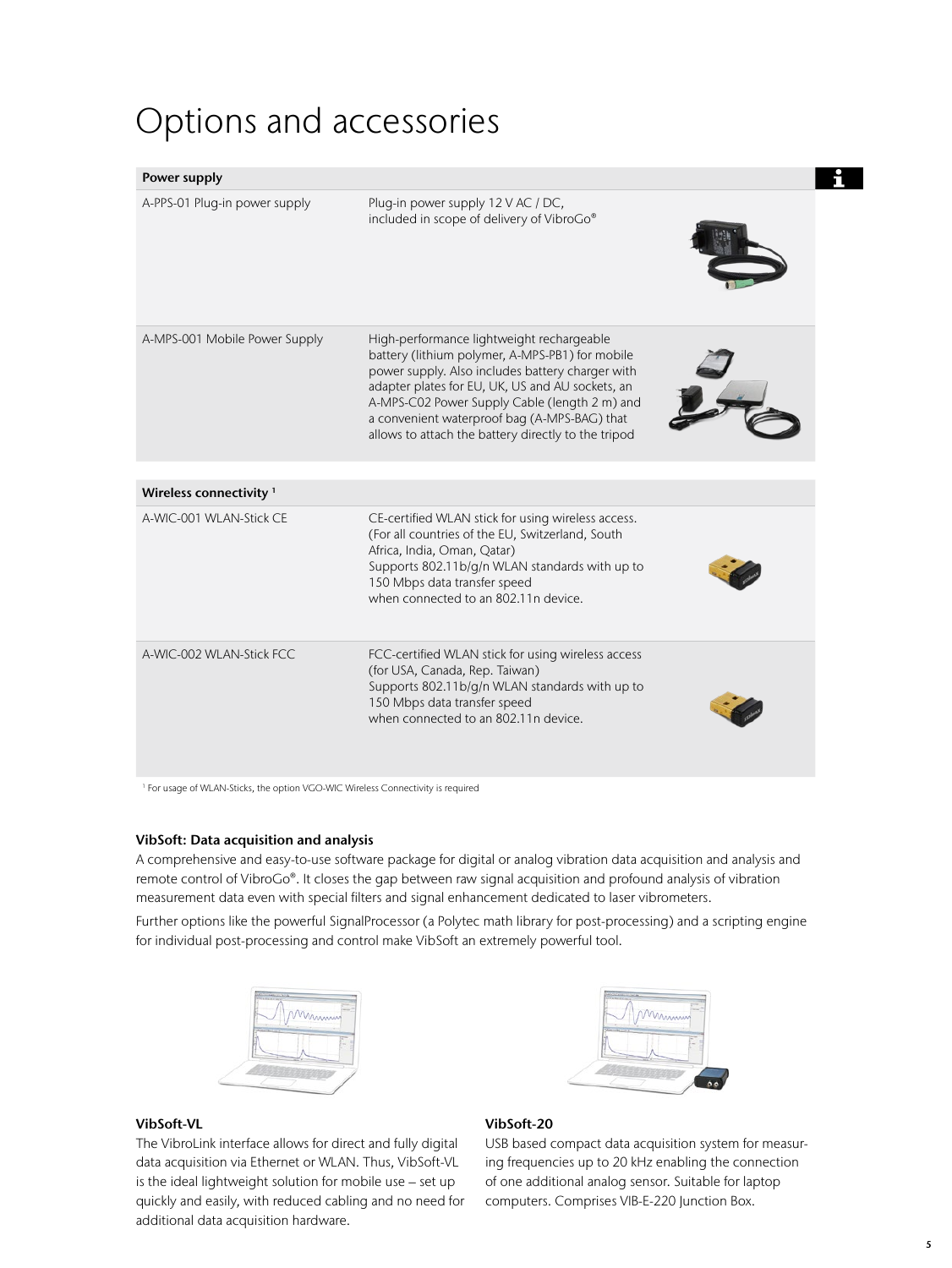| <b>Cables</b>                                          |                                                                                                                                                                                                                          |  |
|--------------------------------------------------------|--------------------------------------------------------------------------------------------------------------------------------------------------------------------------------------------------------------------------|--|
| A-CBL-0001 Ethernet Cable RJ 45/M12<br>5 <sub>m</sub>  | Ethernet cable for digital data transfer between<br>VibroGo® and a computer (VibSoft 5.5 or newer<br>required).<br>Connector RJ45 on one side, M12 industrial<br>connector on the other side.<br>Length = $5 m$          |  |
| A-CBL-0002 Ethernet Cable RJ 45/M12<br>10 <sub>m</sub> | Ethernet cable for digital data transfer between<br>VibroGo® and a computer (VibSoft 5.5 or newer<br>required).<br>Connector RJ45 on one side, M12 industrial<br>connector on the other side.<br>Length = $10 \text{ m}$ |  |
| VGO-C-200-C04 Trigger Cable 1.5 m                      | For connection with the Trigger input (CON 4)<br>(included in scope of delivery of VibroGo®)                                                                                                                             |  |
| <b>Tripods</b>                                         |                                                                                                                                                                                                                          |  |
| VIB-A-T02<br>Standard Tripod                           | Easy targeting on the object under test.<br>Rigid tripod with manual 3-way fluid head.                                                                                                                                   |  |
| $VIB-A-TO5$<br>Tripod with Geared<br>Pan/Tilt Head     | For precise pointing of the sensor head.<br>The geared pan/tilt head allows quick coarse<br>adjustment and fine adjustment in 3 axes.                                                                                    |  |
| VIB-A-T08<br>Tripod                                    | Lightweight Tripod with pan/tilt head, total<br>weight ca. 1.6 kg. Note: Suitable for loads up<br>to 4 kg.                                                                                                               |  |

## **Ei**

6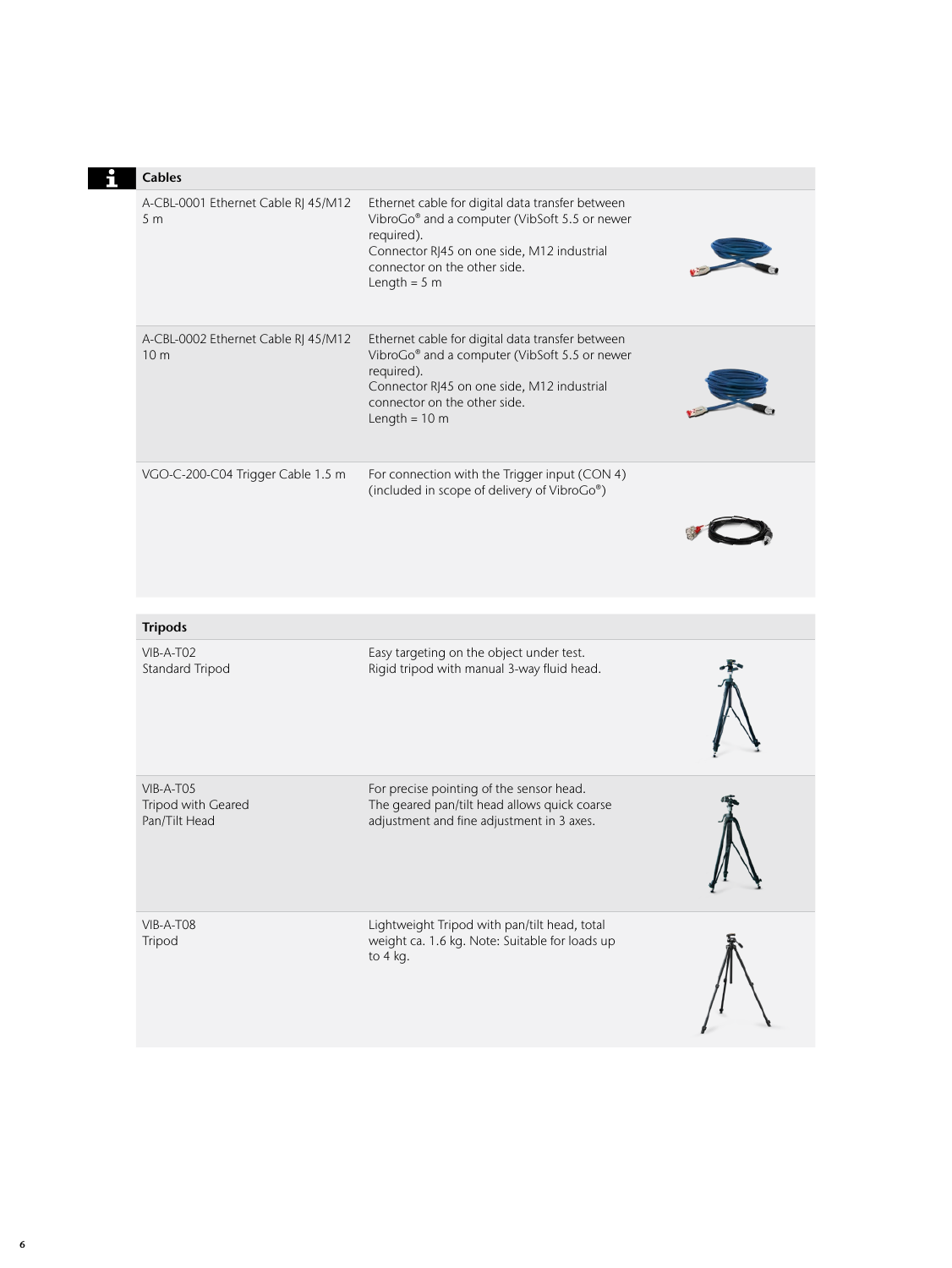### Transportation case

VIB-A-CAS16 Transp. Case (VibroGo® VGO-200)

Robust transportation case for VibroGo®. Included with sensor. Provides space for VibroGo®, the plug-in power supply and also for optional accessories like Mobile Power Supply and WLAN-Stick.



| Compliance with standards |                                          |                                                                                                        |  |  |  |
|---------------------------|------------------------------------------|--------------------------------------------------------------------------------------------------------|--|--|--|
| Laser safety              | <b>IEC/EN 60825-1</b>                    |                                                                                                        |  |  |  |
| Electrical safety         | <b>IEC/EN 61010-1</b>                    |                                                                                                        |  |  |  |
| EMC.                      | IEC/EN 61326-1<br>Emission:<br>Immunity: | Limit class B<br>IEC/EN 61000-3-2 and 61000-3-3<br>IEC/EN 61000-4-2 to 61000-4-6 and IEC/EN 61000-4-11 |  |  |  |

Polytec offers a wide range of accessories for setting up and performing measurements. Please contact your local vibrometer sales engineer or visit our website www.polytec.com/vibrogo for more detailed information.

 $\mathbf{i}$